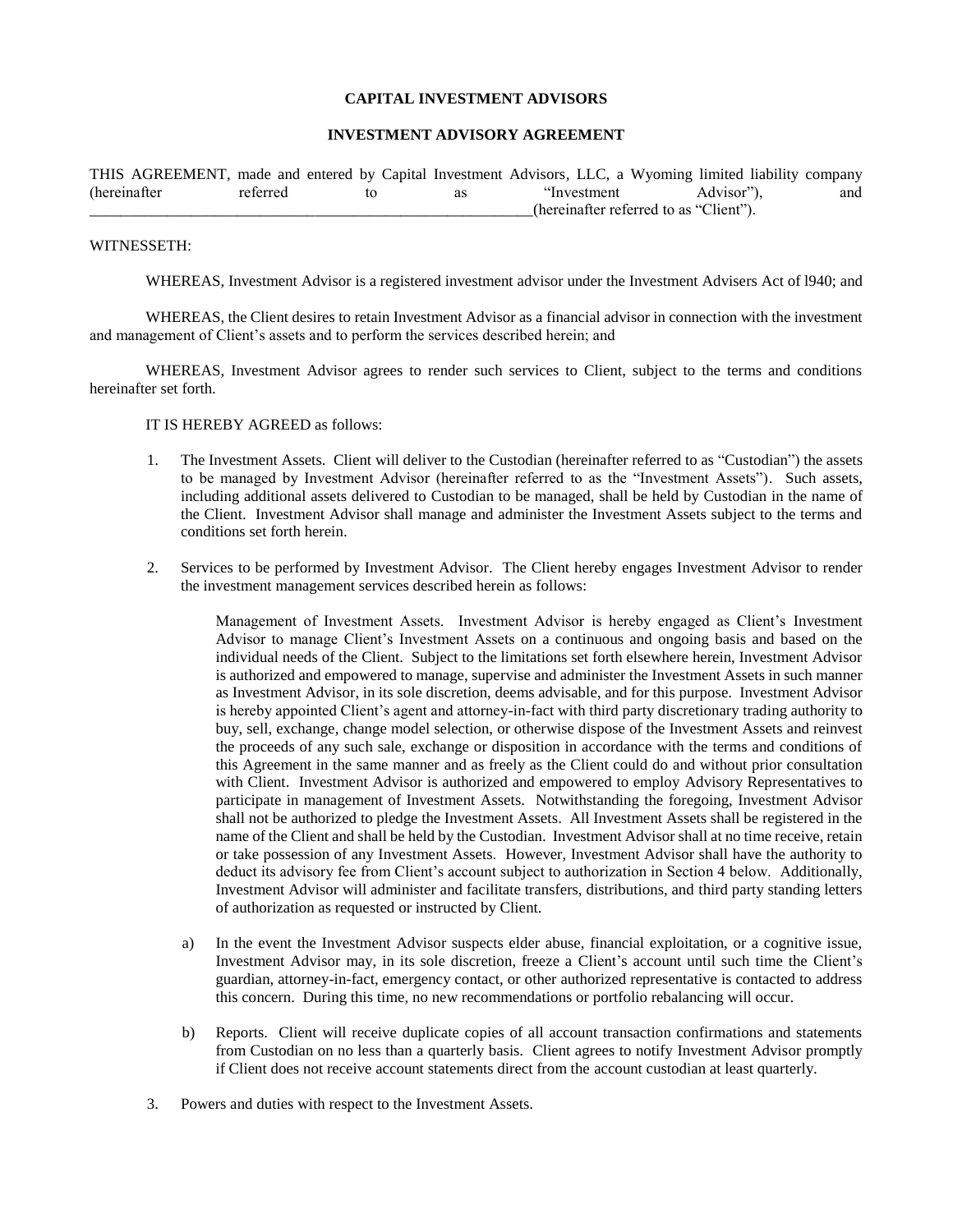- a) Proceeds. Proceeds from the sale of the Investment Assets not representing income shall be reinvested or held for reinvestment without further instructions from the Client. The Client, may, however, at any time, change the instructions contained in this section by notice to the Investment Advisor.
- b) Investment Assets Held for Reinvestment. Any Investment Assets held for reinvestment shall, to the extent practical, be invested in a money market fund.
- c) Ownership of the Investment Assets. It is hereby acknowledged and agreed that the Client is the owner of all Investment Assets and that Investment Advisor is acting as the agent of the Client designated to manage and invest the Investment Assets pursuant to and in accordance with the powers set forth herein. Title to the Investment Assets shall remain in the Client's name.
- d) Since the services referred to herein are advisory in nature, Client expressly understands and agrees that Investment Advisor shall not be held liable in any way relating to the performance of any investment vehicle utilized by Client or the outcome of any decision made in connection with the full or partial implementation of any of the recommendations made by Investment Advisor, provided that Investment Advisor has complied with all federal and state laws and/or regulations regulating the provision of investment advisory services. This provision shall not in any way restrict or waive any remedies or rights of action which Client may have pursuant to applicable federal and state laws and/or regulations.

Client understands that there is no guarantee that Client's investment objectives will be achieved. Client further understands the investment approach, related risk factors, and the fees associated with investing in the Account.

Investment Advisor shall not be held liable for Client's failure to inform Investment Advisor in a timely manner of any material changes in Client's financial circumstances which might affect the manner in which Client's assets are allocated.

- 4. Compensation. For its services hereunder, Client agrees to pay Investment Advisor compensation in accordance with the schedule of fees set forth. Investment Advisor's compensation shall not be based on a share of any capital gains upon or capital appreciation of the funds or any portion of the funds of Client.
	- a) Schedule of Fees Charged to the Account. Client will pay for the services of the Investment Advisor on a quarterly basis according to the following schedule. The initial fee payment will be due at the end of the first calendar quarter after the Client's Account is opened with Custodian (the "opening date") and will be based on the asset value of the Account on the last business day of that quarter. The period for which such payment will be made will run from the opening date through the last business day of the first calendar quarter and will be pro-rated accordingly. Thereafter, the quarterly fee will be based on the Account asset value on the last business day of the calendar quarter and will become due the following business day. Fees are generally rounded to the nearest dollar unless otherwise agreed upon with Client.

Client's billable Investment Assets will be aggregated to determine household asset value annual fee percentage.

The following fee schedule will apply:

#### **ANNUALIZED FEES**

| Household Asset Value                           | <b>Investment Advisor Fee</b> |
|-------------------------------------------------|-------------------------------|
| First \$1,000,000                               | 1.00%                         |
| Next \$2,000,000                                | 0.90%                         |
| Next \$2,000,000                                | 0.80%                         |
| Amounts over \$5,000,000                        | 0.70%                         |
| Private Placements and Special Purpose Vehicles | $\%$                          |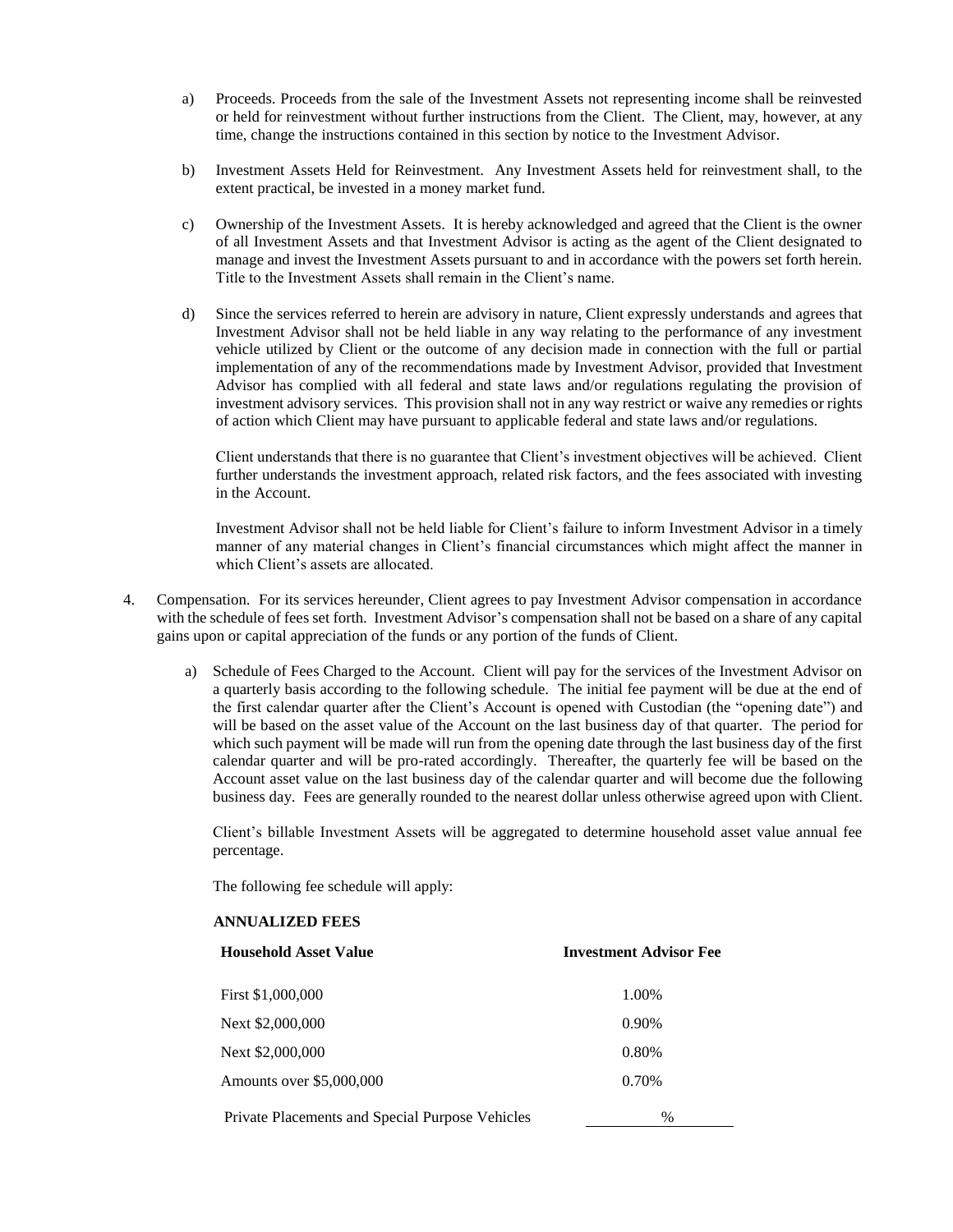- $\Box$ Client agrees to utilize the Policy Opportunities Portfolio<sup>SM</sup> strategy offered by Strategas Asset Management, LLC and agrees to an asset-based pricing fee to cover transaction charges as further disclosed in custodial asset based pricing addendum.
- b) Client hereby authorizes the Investment Advisor's fee to be debited from Client's Account. It is the Client's responsibility to verify the accuracy of the Investment Advisor's fee. The Custodian will not determine whether or not the fee is properly calculated. Client may pay the aforementioned fees from outside funds if agreed upon in advance with the Investment Advisor. Fees are negotiable based upon account size, investment objectives, and investment time horizons.
- c) Client's initial fee will be calculated for proration using the first date a deposit is made to any account in the household. Should either party terminate this Agreement, the quarterly fee shall be based on the asset value on the effective date of the termination, pro-rated for the number of days in the calendar quarter.
- d) There are generally no fee adjustments made for inflows or outflows occurring in the household during a billing period including for new accounts established within the household or closed within the household during a calendar quarter, except to the extent the household terminates in its entirety and fees will be calculated in accordance with Section 6 below.
- e) Client understands that additional fees or charges will result from maintenance of or trading within the Account, i.e., transaction fees, trade away fees, prime broker fees, etc. Client understands and agrees that any additional fees, charges or expenses resulting from maintenance of or trading within the Account shall be the sole responsibility of the Client.
- 5. Acknowledgments by and Undertaking of Client.
	- a) Client hereby acknowledges that Client chooses Custodian to effect transactions in connection with the Investment Assets, and Client in writing instructs Investment Advisor to use a specific Custodian by signing Custodian specific paperwork.
	- b) Client hereby acknowledges and agrees that Investment Advisor has no specific training in and does not provide tax advice. Client will consult his personal accountant(s) and/or tax preparer(s) with respect to tax consequences of any transactions related to the Investment Assets. It is further understood and agreed that Client and/or his accountant(s)/tax preparer(s) shall have sole responsibility for filling any and all tax reports and returns, as well as the full responsibility for the payment of all taxes assessed on or with respect to any Investment Assets and all taxes due on the income collected on any and all transactions with respect to the Investment Assets.
	- c) The Client hereby acknowledges and agrees that Client's personal attorney(s) shall be solely responsible for the rendering and/or preparation of any legal advice, legal opinions, determinations and legal documents in connection with the Investment Assets.
	- d) Account Reviews. Client hereby acknowledges that Client may schedule an appointment with Investment Advisor at any time at no additional cost. Client is encouraged to schedule an annual review with Investment Advisor. However, if anything changes with the Client's financial situation, investment goals and objectives or if Client has any concerns, Client is to notify Investment Advisor promptly.
	- e) Proxies and other Legal Notices. Client hereby authorizes Investment Advisor to vote proxies on behalf of Client, unless preferred otherwise in writing on Custodian paperwork. Client hereby acknowledges receipt of Investment Advisor's Proxy Voting Policy as described in Advisor's Disclosure Brochure, Form ADV Part 2A.
	- f) In providing all services hereunder, Investment Advisor will rely on the financial and other information provided by Client without any duty or obligation to investigate the accuracy or completeness of the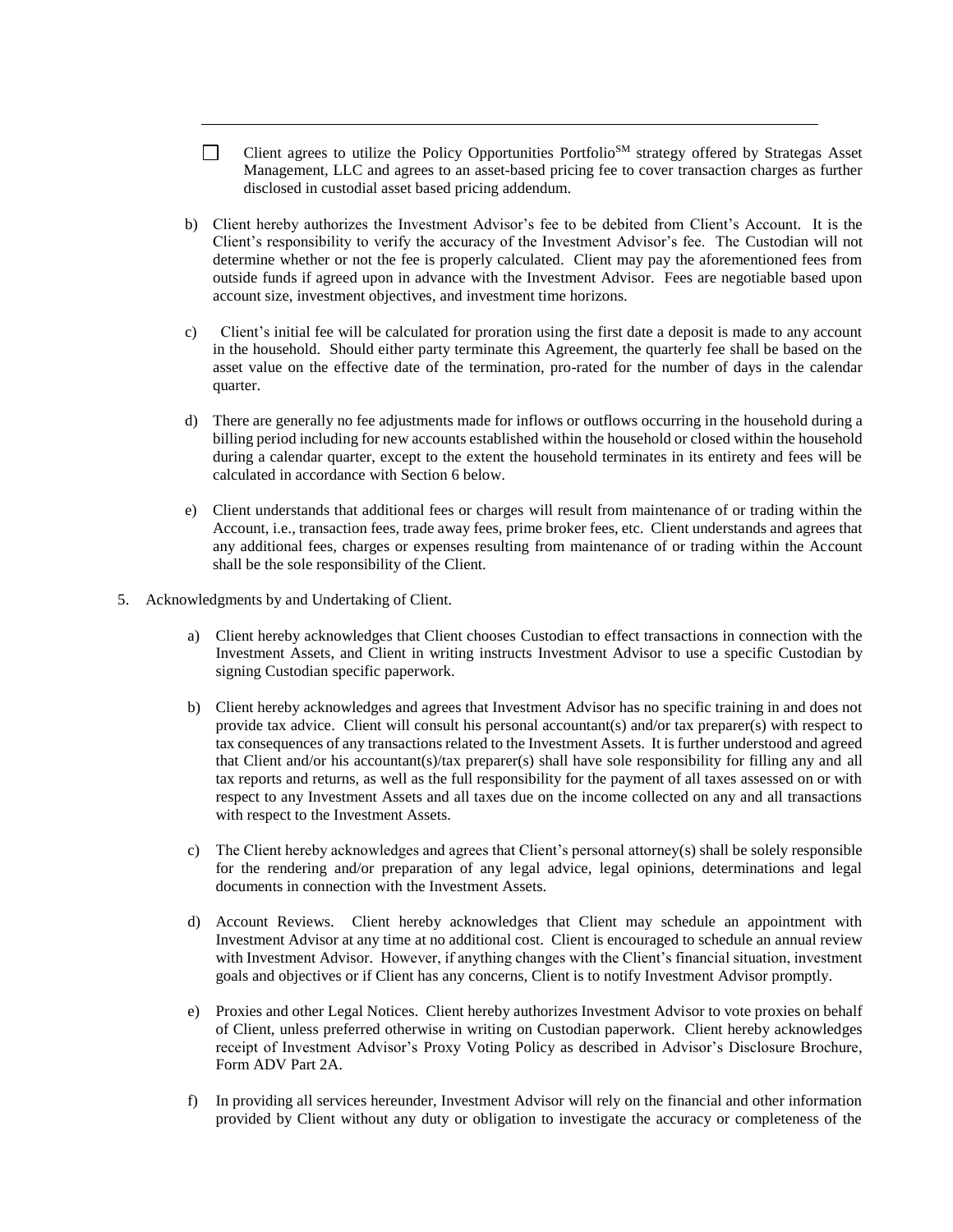information. Where this agreement is signed by more than one person representing "Client", this includes information and instructions provided by only one such person, and Investment Advisor shall have no duty or obligation to verify any such information or instructions with any other signatory to this agreement.

- 6. Termination of Agreement. Any party to the other parties may terminate this Agreement at will upon notice, and termination will become effective upon receipt of such notice. Such termination will not, however, affect the liabilities or obligations of the parties incurred or arising from transactions initiated under this Agreement prior to such termination, including the provisions regarding indemnification, which shall be deemed to survive any expiration or termination of this Agreement. In the event of termination, Investment Advisor shall be under no obligation to liquidate the securities or other investments owned by Client, unless explicitly requested by Client. Upon receipt of notice of termination, Investment Advisor will calculate and debit prorated advisory fee for the quarter to the date of termination. In the event Investment Assets have transferred from the account or liquidated, Investment Advisor will send Client an invoice for the prorated amount. Fees are due to the Investment Advisor upon receipt of the invoice.
- 7. Nonassignability. Either party without the prior written consent of the other shall not assign this Agreement.
- 8. Electronic Notices. Investment Advisor is required to deliver certain documents to the Client. Additionally, Investment Advisor will periodically provide reports on Client's account, newsletters, and other notices and communications. **Client hereby consents to the Investment Advisor's use of electronic means, such as e-mail and/or Investment Advisor's client portal, to make such delivery. This delivery may include notification of the availability of such document(s) on a website, and Client agrees that such notification will constitute "delivery." Investment Advisor will provide a paper copy of any particular document requested by the Client at any time. Client understands that this consent is effective until revoked, and Client may revoke this consent for electronic delivery at any time by providing Investment Advisor notice. Client further agrees to provide Investment Advisor with Client's e-mail address and to keep this information current at all times by promptly notifying Investment Advisor of any change in e-mail address.** 
	- $\Box$ **Client does not agree to electronic delivery of required disclosures and other communications and Client requests that Investment Advisor sends required disclosures and any other communications and reports in paper form by the U.S. Postal system.**
- 9. Disclosures. Client hereby acknowledges receipt of the Disclosure Brochure (Form ADV Part 2A and 2B) provided by the Investment Advisor.
- 10 Privacy Notice. Client hereby acknowledges that Client was furnished with the Privacy Notice provided by the Investment Advisor.
- 11. Sole Agreement. This Agreement constitutes the entire understanding of the parties hereto with respect to the subject matter hereof.
- 12. Amendment State Law. The parties hereby may amend, alter, modify or change any portion of this Agreement by written agreement of both parties hereto. The laws of the State of Georgia shall govern this Agreement.
- 13. Governing Law. This Agreement is made and shall be construed under the laws of the State of Georgia, provided that nothing herein shall be construed in any manner inconsistent with the Investment Advisers Act of 1940 or any rule or order of the U.S. Securities and Exchange Commission there under.
- 14. Arbitration Agreement. Any controversy arising out of or relating to this Agreement and/or to the Investment Advisor's handling of Client's Accounts, and any claim against any officer, director, employee or agent of the Investment Advisor, shall be settled by arbitration before a single arbitrator in Atlanta, Georgia by the Judicial Arbitration and Mediation Services ("JAMS"). Judgment upon the award rendered by the arbitrators may be entered in any court having jurisdiction thereof. This Agreement does not constitute a waiver of any of Client's rights under the Investment Advisers Act of 1940.
- 15. Entire Agreement. This Agreement represents the entire agreement between the parties and may not be modified or amended except in writing accepted and signed by all parties.